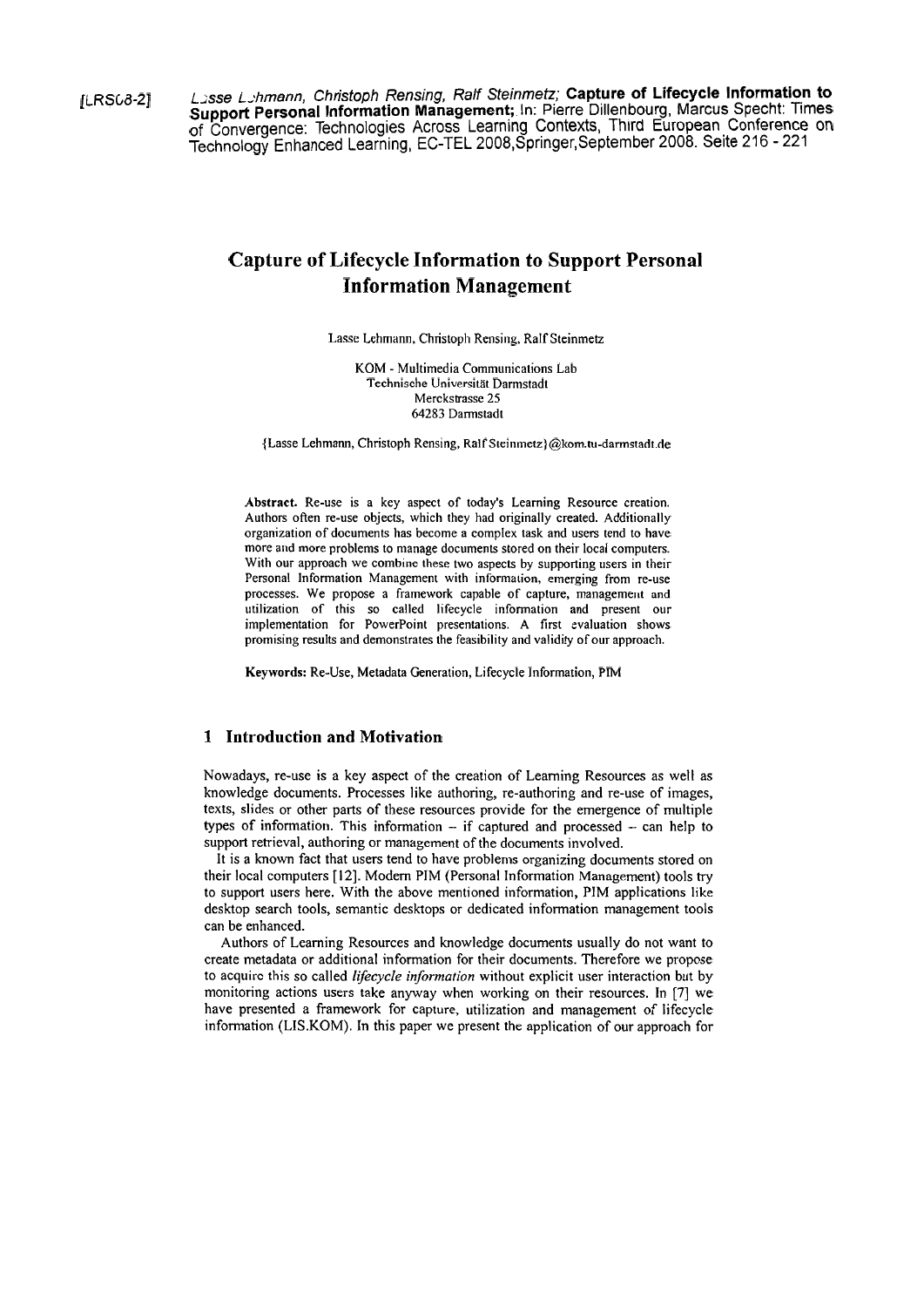the capture of lifecycle information in PowerPoint. Among others the captured information can be used to support management of the documents involved. To increase the readability we refer to Learning Resources, when meaning both Leaming Resources and knowledge documents. In the following we present our notion of lifecycle information and discuss how lifecycle information can be used to support PIM (Section **2).** After a discussion of related work (Section **3)** we present the overall architecture of the LIS.KOM framework (Section 4). Finally we discuss first evaluation results (Section 5), summarize and give an outlook on future work (Section **6).** 

### **2 Lifecycle Information for PIM**

Lifecycle information is a special kind of metadata. However, in contrast to the common notion of metadata it is not related to a specific object but emerges from a certain process. Therefore it is only available while the corresponding processes take place. That means that lifecycle information has to be captured during these processes - or else is lost. In order to identify information emerging from processes, the processes themselves must be identified. **A** detailed description of the analysis of a Leaming Resource's or knowledge document's lifecycle and a thorough view on lifecycle information and the corresponding processes can be found in [7] and [8]. In the following we descnbe how lifecycle information can be used to support PIM.

Boardman [I] defines PIM as "Management of personal information", where "personal information" means information a User possesses and not information *about*  a user. PIM is not only related to e-mail and bookmarks, though these concepts are strongly associated with it, but to all kinds of information (or codified knowledge) in a user's possession. That includes various information and document types, like pictures, videos, audio files, text files or presentations. PIM tools are often designed to support one specific type of information only (like management tools for images or audio files). Nevertheless there are applications like Semantic Desktops, which aim to cover several information types.

Lifecycle information can constitute valuable input for those applications. When content is re-used, the source document and the document the content has been reused in (target document) are often very closely related. In most cases a relation that connects both documents on a semantic level can be assumed. Thus the possibility is high that the source document might again be interesting if the target document is reopened, e.g. for a revision. These relations between documents can be captured as lifecycle information.

There are two main possibilities to use lifecycle information to support PIM presented in the following. The first possibility is to provide information about source and target documents for his currently opened document to the user. The related documents can then be made accessible directly from the working context of the user.

The second possibility to utilize lifecycle information for PIM is an extemal application for the retrieval, browsing or search of documents. To achieve this, document management systems or desktop search engines like Beagle++ [4], could be extended. Lifecycle information like relations between documents would add nicely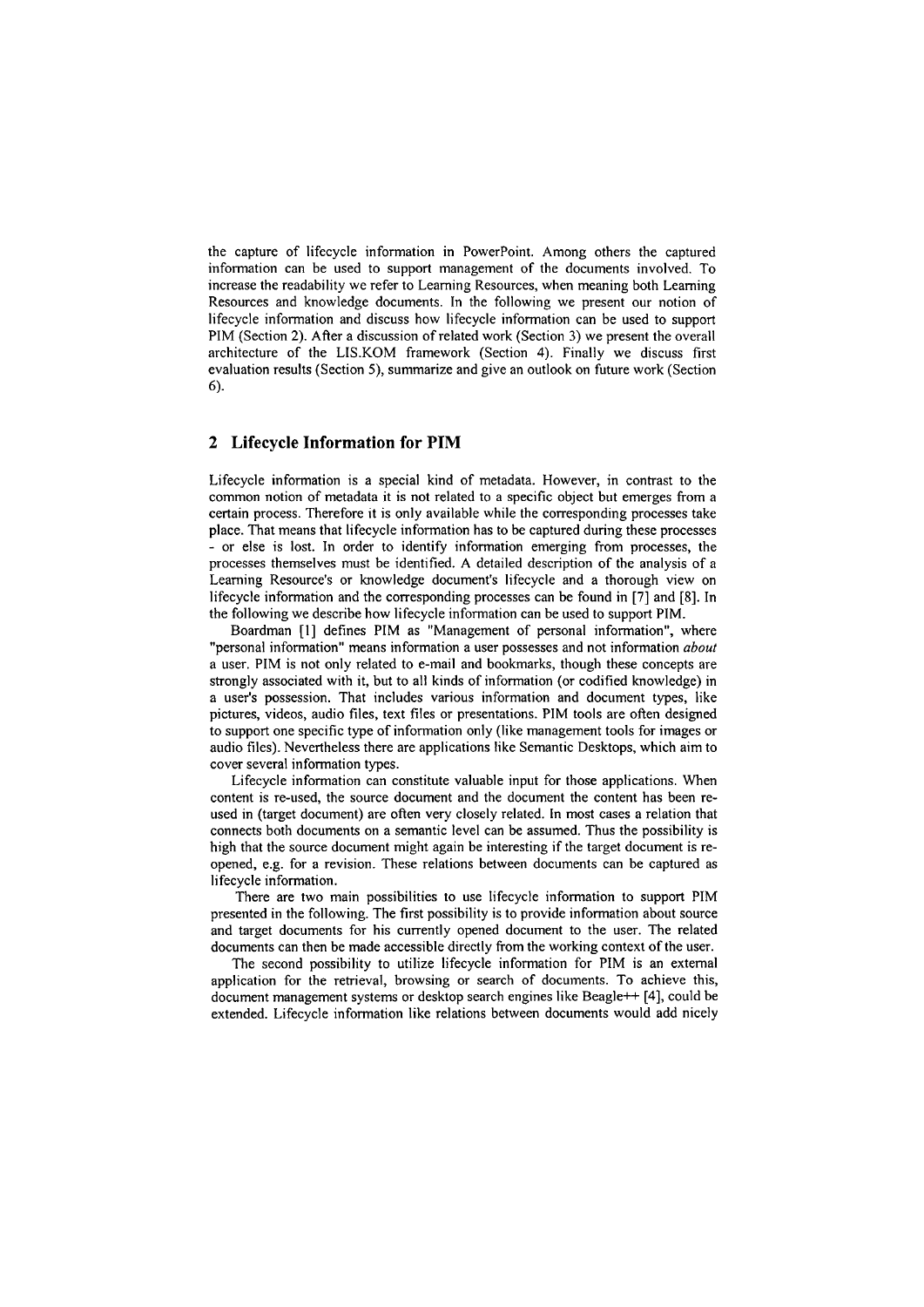to the already featured full-text search, enrichment with contextual information and social recommendations Beagle++ provides. Search results could be extended with links to re-used or otherwise related resources or a visualization of document relations could be rendered. Of Course it is also possible to utilize the lifecycle information in an independent application, for example a relation browser or file system explorer.

# **3 Related Work**

There are quite some interesting approaches in current research that are related to our work. With the *Ecological Approach* McCalla (et al.) laid the foundation for our approach [9], [2]. *Contextualised Attention Metadata* [3] is used to Store the attention a user pays to different Learning Resources in different applications. It is e.g. utilized for ranking and recommendations of Leaming Resources [13], leamer modelling [I I] or even for knowledge management [I 51. The main difference to our approach is that the information is collected user-ceniric instead of document-centric. *Semantic Desktops* are tools which, among other things, aim to improve the PIM on a greater scale. Tools like Gnowsis [14] or Haystack [6] try to provide a holistic solution for Personal Information Management, often mixed with social aspects. *Desktop search engines* like Google Desktop or Beagle++ [4] try to make information stored on a local computer search- and retrievable. In *TeNDaX* [5], a system for the collaborative creation and editing of documents, user actions are stored as transactions in a database. Thus it is possible to track copy and paste relations between documents. However, other kinds of lifecycle information are not considered. Mueller proposes in his approach a system for *"consistent management* of *change",* i.e. for improved versioning of documents [IO]. The approach takes relations both, within and between documents into account and tries to provide versioning functions on a semantic level. However, re-use or lifecycle information is only marginally considered.

# **4 LIS.KOM Framework**

**As** stated in [7] a system is needed which allows the collected lifecycle information to cross system borders. That means that information gathered in one system has to be transported to a different system in order to be fully utilizable. The LIS.KOM framework (Figure 1) provides these features. The main component of the framework is the LIS.KOM Server. Here, the captured lifecycle information is stored, processed and provided for utilization. Local components can connect to the central server via a web service API to either send the lifecycle information captured or obtain processed information. The LIS.KOM Client, located on a user's computer, is responsible for the handling of the connection to the server and the synchronization of the locally cached lifecycle information. Due to the local storage the LIS.KOM Client works even in an ofline case. The Client provides an API for add-ins and applications that utilize the lifecycle information as well as for those that capture information. Capture is done by the ReCap.KOM add-ins. They are plugged into the different applications where information should be captured, e.g. authoring and office applications, repositories or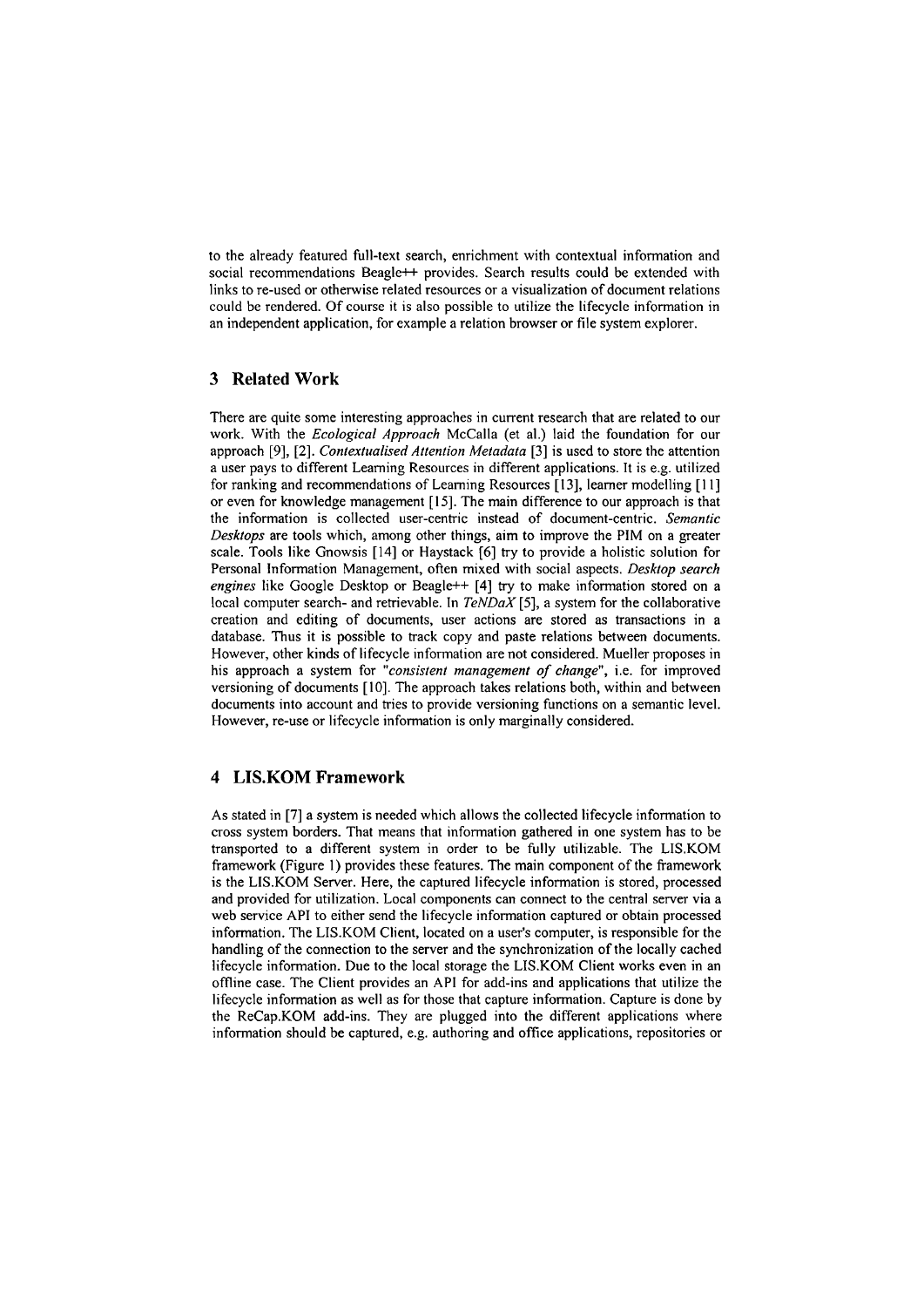Leaming Management Systems. The utilization can be either done with a standalone application (LIS.KOM Utilization Tool) or in turn by means of add-ins (ProCap.KOM) for existing applications like oftice tools, repositories, desktop search tools or Semantic Desktops.



Figure 1: LIS.KOM framework

We have implemented the LIS.KOM client as well as a ReCap.KOM add-in for PowerPoint and are currently working on the implementation of the LIS.KOM Server.

# **5 Evaluation**

The goal of this evaluation was to prove the validity of lifecycle information captured with our fiamework. We deployed a ReCap.KOM capture module for PowerPoint on the computers of 4 test persons. We focused on the capture of relations emerging dunng the creation, re-use and editing of PPT presentations. We captured *provision relations* when elements were re-used within PowerPoint, *asset relations* when an external asset, e.g. an image, was (re-)used in a PowerPoint presentation and *variant relations* each time a presentation was saved under a different name. The main purpose of this evaluation was to test if the tool works with respect to the *validiv* of relations captured. To achieve this, the source and target document were examined by an expert. A relation was found valid if it was traceable by the expert. It was not the goal of this evaluation to judge the *signtjicance* or *importance* of relations captured. The evaluation was done for 6 weeks in a realistic usage scenario, i.e. the test persons

used PowerPoint as they would have without being test persons. Since the capture of information happened completely in the background it can be assumed that the test persons have not been influenced by it in any way. Because of the naturally different amounts of working time, working styles and re-use behaviour the amount and types of relations captured were quite different. Table 1 shows the results of the evaluation with the types of relations captured, their respective quantity, the distribution among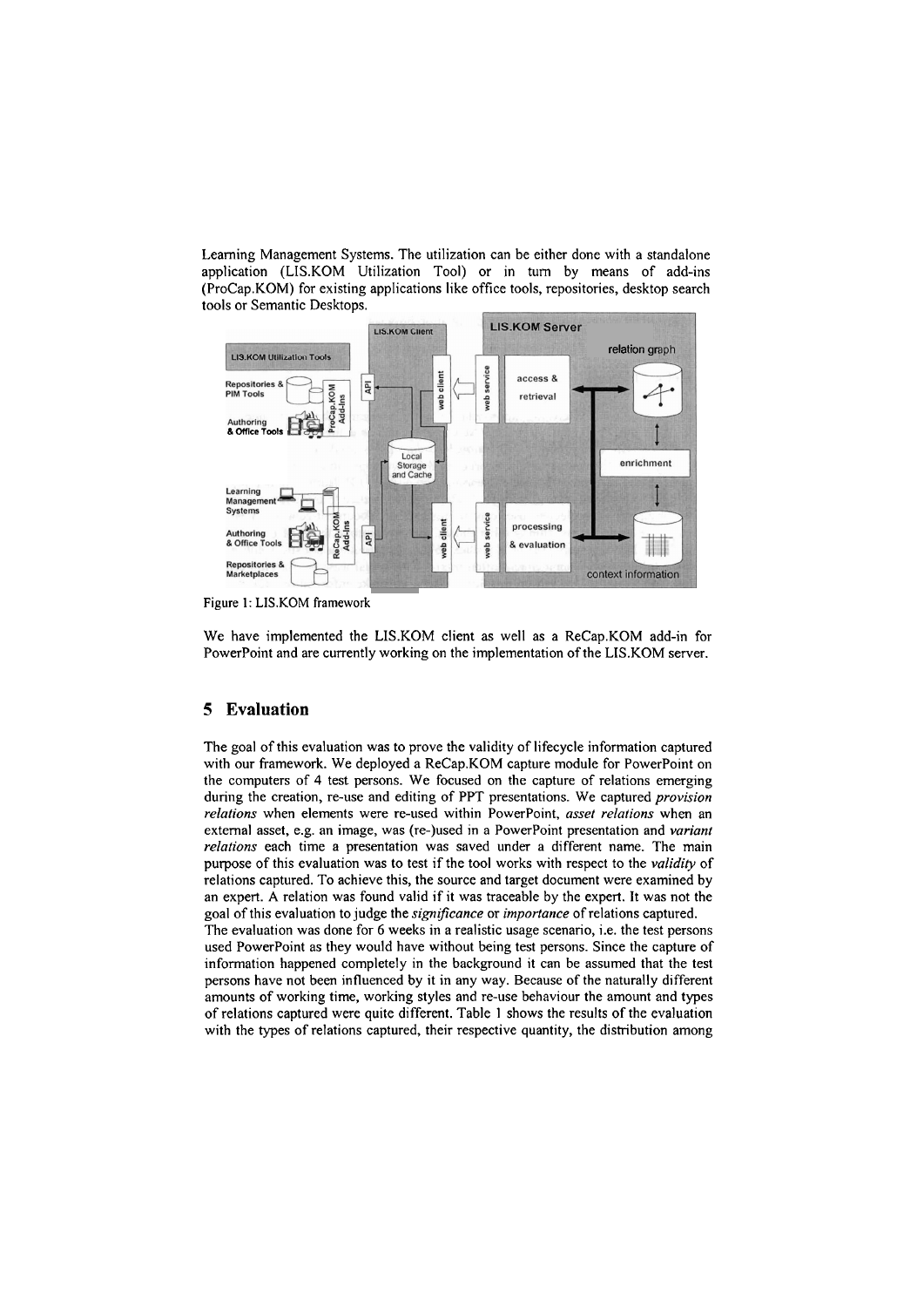the test persons and their validity. It is remarkable that one test person opened and created significantly more presentations than the others. Altogether there were 58 provision (i.e. re-use) relations for 29 different documents collected. This shows that there is actually a high amount of reuse happening when PowerPoint presentations are created.

Relations were captured on slide level. About 75% of the provision relations were valid, 19% invalid and 6% inconclusive. Relations were marked as inconclusive when the validity of a relation could not be determined. This was the case if a target slide (a slide a relation pointed to) did not exist anymore, due to the fact that the test persons were not forced to keep all versions and revisions of their presentations.

| <b>Relation Type</b> | <b>Total</b> | <b>Distribution</b><br>(Testperson 1-4) | Valid | Invalid | Inconcl. |
|----------------------|--------------|-----------------------------------------|-------|---------|----------|
| Provision (total)    | 58           | 50                                      | 43    |         |          |
| Prov. - Slides       | 38           | 35                                      |       |         |          |
| Prov. - Text         | 12           |                                         | 9     |         |          |
| Prov. - Shapes       |              | 8                                       |       |         |          |
| Variant              | 16           | O                                       | 16    |         |          |
| Asset                | 23           |                                         | 23    |         |          |

Table 1: Number and Distribution of Captured Relations and their Validity

We identified three reasons for invalidity of relations:

- **1.** The evaluation scenario was not closed. 1.e. there was the possibility that other users without ReCap.KOM adds-in changed the presentations leading to invalid relations. This problem does not occur in a closed evaluation scenario where all users have the mandatory add-ins installed.
- 2. Some of the invalid relations were caused by a minor event handling issue that we have solved meanwhile. We estimate that about 25% of the invalid relations were invalid due to this error.
- **3.** Lastly, invalid relations were captured when slides or shapes were re-used for structural or formal reasons only. This constitutes the biggest challenge. To solve this we need to analyse the content of related slides to judge if the relation is valid. A similar problem occurs if a slide is re-used and then the contents of the slide are deleted successively. Here, a measurement to judge when a relation is not valid anymore is needed.

Asset and variant relations were captured with a reliability of 100%. The overall validity of captured relations was around 85%.

#### **6 Conclusion and Future Work**

In this paper we have shown that it is feasible to capture lifecycle information for Learning Resources which are created with standard office applications. We have proposed and developed different possibilities to utilize this information. The evaluation has shown that there is a significant amount of re-use when presentations are created and that the resulting relations can be captured with high reliability. The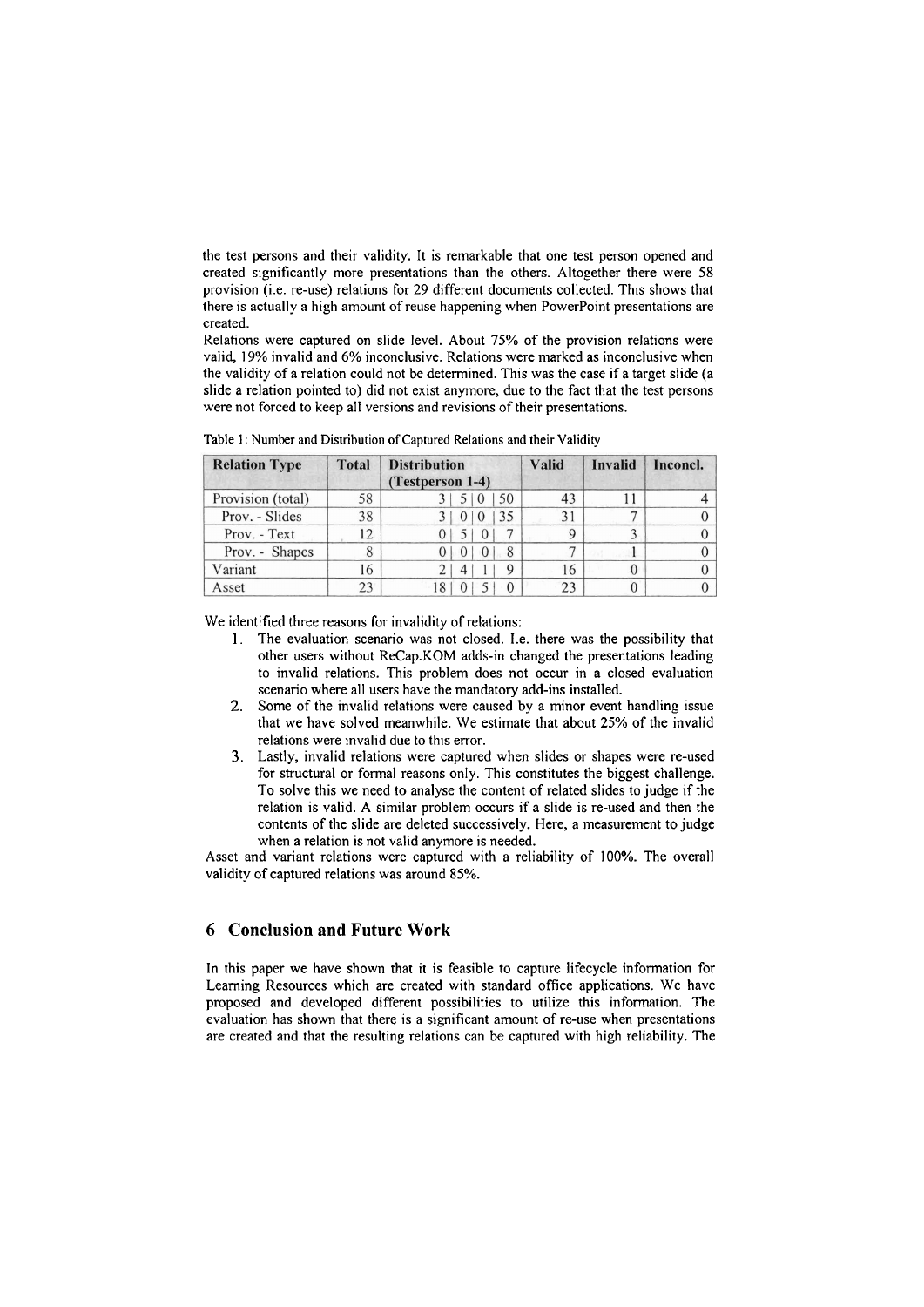next step, beside the improvements of the capture in PowerPoint, will be the connection of the LIS.KOM Client to the LIS.KOM Server. Thus we can change from a personal to a community environment, where lifecycle information und thus their value can be shared with other users. More evaluations will be conducted to determine the significance of relations and to test our approach in a community scenario. Due to the modular nature of the LIS.KOM fiamework it is easily possible to implement further add-ins for other document types, like e.g. MS Word.

#### **References**

- 1. Boardman, R. (2004). 'lmproving Tool Support for Personal Information Management', PhD thesis, Imperial College London
- 2. Brooks, C. & McCalla, G. (2006), Towards Flexible Learning Object Metadata, in 'In Proceedings of Int. J. Cont. Engineering Education and Lifelong Learning, Vo116, Nos 1/2'.
- 3. CAMs (2007), Conceptual Base Scheme, Online (http://ariadne.cs.kuleuven.ac.be/ **empirical/attentionCAM%20schema~Docurnent~v** 1 .5.pdf).
- 4. Chirita, P.; Gavriloaie, R.; Ghita, S.; Nejdl, W. & Paiu, R. (2005), Activity Based Metadata for Semantic Desktop Search, in 'Proceedings of the 2nd European Semantic Web Conference'.
- **5.** Hodel, T.; Hacmac, R. & Dittrich, K.R. (2005), Using Text Editing Creation Time Meta Data for Document Management, in 'Proceedings of Conference on Advanced Information Systems Engineering'.
- 6. Karger, D.; Bakshi, K.; Huynh, D.; Quan, D. & Sinha, V. (2005), Haystack: A General Purpose Information Management Tool for End Users of Semistructured Data, in 'Proceedings of CIDR'.
- **7.** Lehmann, L.; Hildebrandt, T.; Rensing, C. & Steinmetz, R. (2007), Capturing, Management and Utilization of Lifecycle Information for Learning Resources, in 'Proceedings of EC-TEL 2007 - Second European Conference on Technology Enhanced Learning'
- 8. Lehmann, L.; Hildebrandt, T.; Rensing, C. & Steinmetz, R. (2007), Utilizing Lifecycle Information for Knowledge Document Management and Retrieval, in 'In Proceedings of the 7th International Conference on Knowledge Management'.
- 9. McCalla, G. (2004). 'The Ecological Approach to the Design of E-Leaming Environments: Purpose-based Capture and Use of Information About Learners', Journal of lnteractive Media in Education 7.
- 10. Mueller, N. (2006), An Ontology-Driven Management of Change, in 'In Wissensund Erfahrungsmanagement, LWA (Lernen, Wissensentdeckung, Adaptivitaet) conference proceedings'.
- 11. Najjar, J.; Wolpers, M. & Duval, E. (July 2006), Towards Effective Usage-Based Learning Applications: Track and Learn from Users Experience(s), in 'Proceedings of the IEEE ICALT 2006'.
- 12. Nejdl, W.; Paiu, R. (2005), 'I know 1 stored it somewhere Contextual Information and Ranking on our Desktop'.
- 13. Ochoa, X. & Duval, E. (2006), Use of Contextualized Attention Metadata for Ranking and Recommending Learning Objects, in 'Proceedings of the CAMA 2006'.
- Sauermann, L. (2005), The Gnowsis Semantic Desktop for Information Integration, in 'Proceedings of the IOA Workshop of the WM2005 Conference'.
- 15. Wolpers, M.; Martin, G.; Najjar, J. & Duval, E. (2006). Attention Metadata in Knowledge and Learning Management, in 'Proceedings of I-Know 2006'